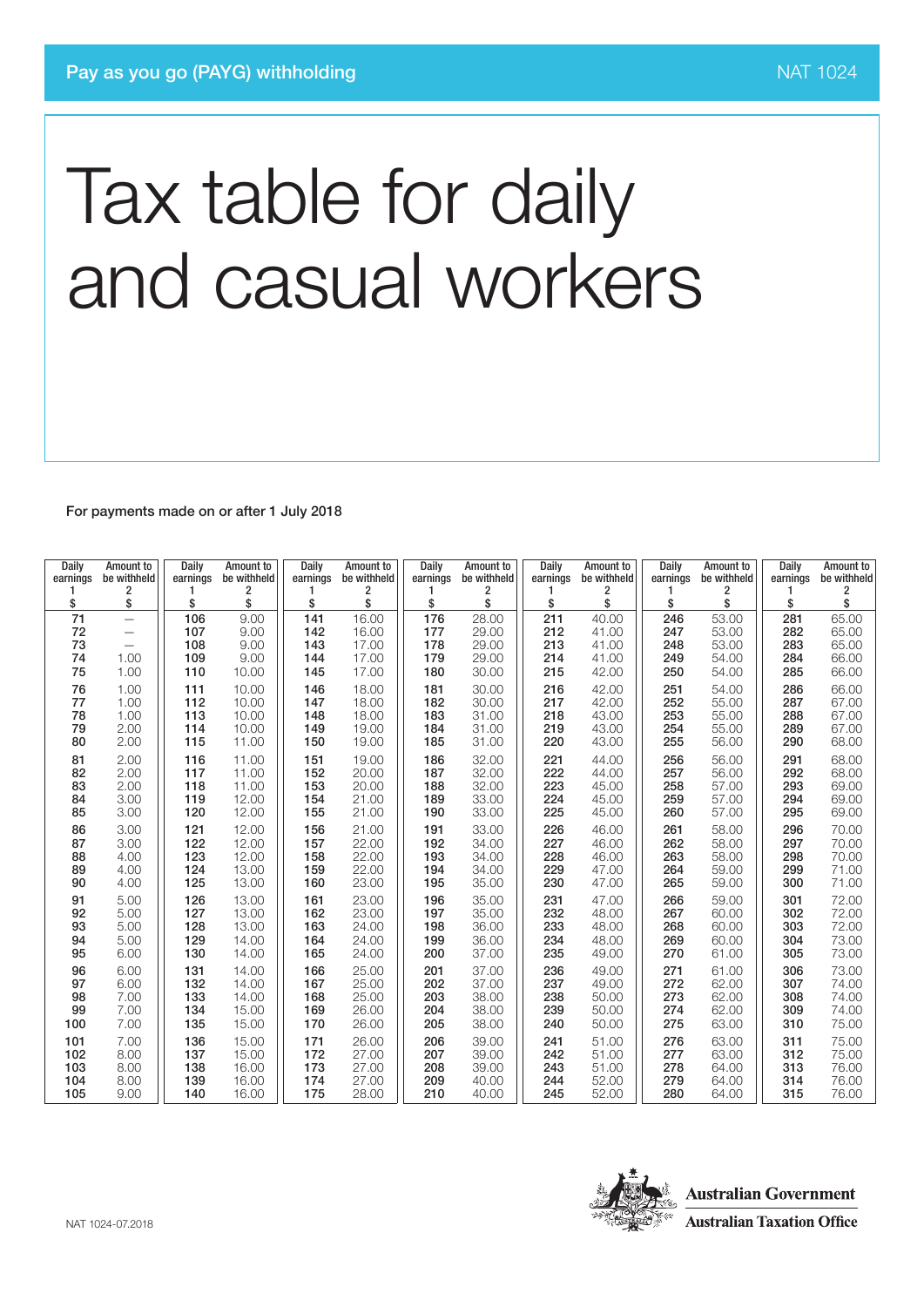| Daily      | Amount to      | Daily      | Amount to        | Daily      | Amount to        | Daily      | Amount to        | Daily        | <b>Amount to</b> | Daily      | Amount to        | Daily      | Amount to        |
|------------|----------------|------------|------------------|------------|------------------|------------|------------------|--------------|------------------|------------|------------------|------------|------------------|
| earnings   | be withheld    | earnings   | be withheld      | earnings   | be withheld      | earnings   | be withheld      | earnings     | be withheld      | earnings   | be withheld      | earnings   | be withheld      |
| 1          | 2              | 1          | 2                | 1          | 2                | 1          | 2                | $\mathbf{1}$ | 2                | 1          | 2                | 1          | 2                |
| \$         | \$             | \$         | \$               | \$         | \$               | \$         | \$               | \$           | \$               | \$         | \$               | \$         | \$               |
| 316        | 77.00          | 396        | 107.00           | 476        | 138.00           | 556        | 169.00           | 636          | 200.00           | 716        | 233.00           | 796        | 271.00           |
| 317        | 77.00          | 397        | 107.00           | 477        | 138.00           | 557        | 169.00           | 637          | 201.00           | 717        | 234.00           | 797        | 271.00           |
| 318        | 77.00          | 398        | 107.00           | 478        | 139.00           | 558        | 170.00           | 638          | 201.00           | 718        | 234.00           | 798        | 272.00           |
| 319        | 78.00          | 399        | 108.00           | 479        | 139.00           | 559        | 170.00           | 639          | 201.00           | 719        | 235.00           | 799        | 272.00           |
| 320        | 78.00          | 400        | 108.00           | 480        | 139.00           | 560        | 171.00           | 640          | 202.00           | 720        | 235.00           | 800        | 273.00           |
| 321        | 78.00          | 401        | 108.00           | 481        | 140.00           | 561        | 171.00           | 641          | 202.00           | 721        | 236.00           | 801        | 273.00           |
| 322        | 79.00          | 402        | 109.00           | 482        | 140.00           | 562        | 171.00           | 642          | 202.00           | 722        | 236.00           | 802        | 274.00           |
| 323        | 79.00          | 403        | 109.00           | 483        | 140.00           | 563        | 172.00           | 643          | 203.00           | 723        | 237.00           | 803        | 274.00           |
| 324        | 79.00          | 404        | 110.00           | 484        | 141.00           | 564        | 172.00           | 644          | 203.00           | 724        | 237.00           | 804        | 275.00           |
| 325        | 80.00          | 405        | 110.00           | 485        | 141.00           | 565        | 172.00           | 645          | 204.00           | 725        | 237.00           | 805        | 275.00           |
| 326        | 80.00          | 406        | 110.00           | 486        | 142.00           | 566        | 173.00           | 646          | 204.00           | 726        | 238.00           | 806        | 276.00           |
| 327        | 80.00          | 407        | 111.00           | 487        | 142.00           | 567        | 173.00           | 647          | 204.00           | 727        | 238.00           | 807        | 276.00           |
| 328        | 81.00          | 408        | 111.00           | 488        | 142.00           | 568        | 174.00           | 648          | 205.00           | 728        | 239.00           | 808        | 276.00           |
| 329        | 81.00          | 409        | 112.00           | 489        | 143.00           | 569        | 174.00           | 649          | 205.00           | 729        | 239.00           | 809        | 277.00           |
| 330        | 82.00          | 410        | 112.00           | 490        | 143.00           | 570        | 174.00           | 650          | 206.00           | 730        | 240.00           | 810        | 277.00           |
| 331        | 82.00          | 411        | 112.00           | 491        | 144.00           | 571        | 175.00           | 651          | 206.00           | 731        | 240.00           | 811        | 278.00           |
| 332        | 82.00          | 412        | 113.00           | 492        | 144.00           | 572        | 175.00           | 652          | 206.00           | 732        | 241.00           | 812        | 278.00           |
| 333        | 83.00          | 413        | 113.00           | 493        | 144.00           | 573        | 176.00           | 653          | 207.00           | 733        | 241.00           | 813        | 279.00           |
| 334        | 83.00          | 414        | 114.00           | 494        | 145.00           | 574        | 176.00           | 654          | 207.00           | 734        | 242.00           | 814        | 279.00           |
| 335        | 83.00          | 415        | 114.00           | 495        | 145.00           | 575        | 176.00           | 655          | 208.00           | 735        | 242.00           | 815        | 280.00           |
| 336        | 84.00          | 416        | 114.00           | 496        | 146.00           | 576        | 177.00           | 656          | 208.00           | 736        | 243.00           | 816        | 280.00           |
| 337        | 84.00          | 417        | 115.00           | 497        | 146.00           | 577        | 177.00           | 657          | 208.00           | 737        | 243.00           | 817        | 281.00           |
| 338        | 84.00          | 418        | 115.00           | 498        | 146.00           | 578        | 178.00           | 658          | 209.00           | 738        | 244.00           | 818        | 281.00           |
| 339        | 85.00          | 419        | 116.00           | 499        | 147.00           | 579        | 178.00           | 659          | 209.00           | 739        | 244.00           | 819        | 282.00           |
| 340        | 85.00          | 420        | 116.00           | 500        | 147.00           | 580        | 178.00           | 660          | 210.00           | 740        | 245.00           | 820        | 282.00           |
| 341        | 85.00          | 421        | 116.00           | 501        | 147.00           | 581        | 179.00           | 661          | 210.00           | 741        | 245.00           | 821        | 283.00           |
| 342        | 86.00          | 422        | 117.00           | 502        | 148.00           | 582        | 179.00           | 662          | 210.00           | 742        | 245.00           | 822        | 283.00           |
| 343        | 86.00          | 423        | 117.00           | 503        | 148.00           | 583        | 179.00           | 663          | 211.00           | 743        | 246.00           | 823        | 284.00           |
| 344        | 86.00          | 424        | 117.00           | 504        | 149.00           | 584        | 180.00           | 664          | 211.00           | 744        | 246.00           | 824        | 284.00           |
| 345        | 87.00          | 425        | 118.00           | 505        | 149.00           | 585        | 180.00           | 665          | 211.00           | 745        | 247.00           | 825        | 284.00           |
| 346        | 87.00          | 426        | 118.00           | 506        | 149.00           | 586        | 181.00           | 666          | 212.00           | 746        | 247.00           | 826        | 285.00           |
| 347        | 87.00          | 427        | 119.00           | 507        | 150.00           | 587        | 181.00           | 667          | 212.00           | 747        | 248.00           | 827        | 285.00           |
| 348        | 88.00          | 428        | 119.00           | 508        | 150.00           | 588        | 181.00           | 668          | 213.00           | 748        | 248.00           | 828        | 286.00           |
| 349        | 88.00          | 429        | 119.00           | 509        | 151.00           | 589        | 182.00           | 669          | 213.00           | 749        | 249.00           | 829        | 286.00           |
| 350        | 89.00          | 430        | 120.00           | 510        | 151.00           | 590        | 182.00           | 670          | 213.00           | 750        | 249.00           | 830        | 287.00           |
| 351        | 89.00          | 431        | 120.00           | 511        | 151.00           | 591        | 183.00           | 671          | 214.00           | 751        | 250.00           | 831        | 287.00           |
| 352        | 89.00          | 432        | 121.00           | 512        | 152.00           | 592        | 183.00           | 672          | 214.00           | 752        | 250.00           | 832        | 288.00           |
| 353        | 90.00          | 433        | 121.00           | 513        | 152.00           | 593        | 183.00           | 673          | 215.00           | 753        | 251.00           | 833        | 288.00           |
| 354        | 90.00          | 434        | 121.00           | 514        | 153.00           | 594        | 184.00           | 674          | 215.00           | 754        | 251.00           | 834        | 289.00           |
| 355        | 91.00          | 435        | 122.00           | 515        | 153.00           | 595        | 184.00           | 675          | 215.00           | 755        | 252.00           | 835        | 289.00           |
| 356        | 91.00          | 436        | 122.00           | 516        | 153.00           | 596        | 185.00           | 676          | 216.00           | 756        | 252.00           | 836        | 290.00           |
| 357        | 91.00          | 437        | 123.00           | 517        | 154.00           | 597        | 185.00           | 677          | 216.00           | 757        | 253.00           | 837        | 290.00           |
| 358        | 92.00          | 438        | 123.00           | 518        | 154.00           | 598        | 185.00           | 678          | 217.00           | 758        | 253.00           | 838        | 291.00           |
| 359        | 92.00          | 439        | 123.00           | 519        | 155.00           | 599        | 186.00           | 679          | 217.00           | 759        | 253.00           | 839        | 291.00           |
| 360        | 93.00          | 440        | 124.00           | 520        | 155.00           | 600        | 186.00           | 680          | 217.00           | 760        | 254.00           | 840        | 292.00           |
| 361        | 93.00          | 441        | 124.00           | 521        | 155.00           | 601        | 186.00           | 681          | 218.00           | 761        | 254.00           | 841        | 292.00           |
| 362        | 93.00<br>94.00 | 442<br>443 | 124.00           | 522        | 156.00           | 602        | 187.00<br>187.00 | 682          | 218.00<br>218.00 | 762        | 255.00           | 842<br>843 | 292.00<br>293.00 |
| 363<br>364 | 94.00          | 444        | 125.00<br>125.00 | 523<br>524 | 156.00<br>156.00 | 603<br>604 | 188.00           | 683<br>684   | 219.00           | 763<br>764 | 255.00<br>256.00 | 844        | 293.00           |
| 365        | 94.00          | 445        | 126.00           | 525        | 157.00           | 605        | 188.00           | 685          | 219.00           | 765        | 256.00           | 845        | 294.00           |
| 366        | 95.00          | 446        | 126.00           | 526        | 157.00           | 606        | 188.00           | 686          | 220.00           | 766        | 257.00           | 846        | 294.00           |
| 367        | 95.00          | 447        | 126.00           | 527        | 158.00           | 607        | 189.00           | 687          | 220.00           | 767        | 257.00           | 847        | 295.00           |
| 368        | 96.00          | 448        | 127.00           | 528        | 158.00           | 608        | 189.00           | 688          | 220.00           | 768        | 258.00           | 848        | 295.00           |
| 369        | 96.00          | 449        | 127.00           | 529        | 158.00           | 609        | 190.00           | 689          | 221.00           | 769        | 258.00           | 849        | 296.00           |
| 370        | 96.00          | 450        | 128.00           | 530        | 159.00           | 610        | 190.00           | 690          | 221.00           | 770        | 259.00           | 850        | 296.00           |
| 371        | 97.00          | 451        | 128.00           | 531        | 159.00           | 611        | 190.00           | 691          | 222.00           | 771        | 259.00           | 851        | 297.00           |
| 372        | 97.00          | 452        | 128.00           | 532        | 160.00           | 612        | 191.00           | 692          | 222.00           | 772        | 260.00           | 852        | 297.00           |
| 373        | 98.00          | 453        | 129.00           | 533        | 160.00           | 613        | 191.00           | 693          | 222.00           | 773        | 260.00           | 853        | 298.00           |
| 374        | 98.00          | 454        | 129.00           | 534        | 160.00           | 614        | 192.00           | 694          | 223.00           | 774        | 261.00           | 854        | 298.00           |
| 375        | 98.00          | 455        | 130.00           | 535        | 161.00           | 615        | 192.00           | 695          | 223.00           | 775        | 261.00           | 855        | 299.00           |
| 376        | 99.00          | 456        | 130.00           | 536        | 161.00           | 616        | 192.00           | 696          | 224.00           | 776        | 261.00           | 856        | 299.00           |
| 377        | 99.00          | 457        | 130.00           | 537        | 162.00           | 617        | 193.00           | 697          | 224.00           | 777        | 262.00           | 857        | 300.00           |
| 378        | 100.00         | 458        | 131.00           | 538        | 162.00           | 618        | 193.00           | 698          | 225.00           | 778        | 262.00           | 858        | 300.00           |
| 379        | 100.00         | 459        | 131.00           | 539        | 162.00           | 619        | 194.00           | 699          | 225.00           | 779        | 263.00           | 859        | 300.00           |
| 380        | 100.00         | 460        | 132.00           | 540        | 163.00           | 620        | 194.00           | 700          | 226.00           | 780        | 263.00           | 860        | 301.00           |
| 381        | 101.00         | 461        | 132.00           | 541        | 163.00           | 621        | 194.00           | 701          | 226.00           | 781        | 264.00           | 861        | 301.00           |
| 382        | 101.00         | 462        | 132.00           | 542        | 163.00           | 622        | 195.00           | 702          | 227.00           | 782        | 264.00           | 862        | 302.00           |
| 383        | 101.00         | 463        | 133.00           | 543        | 164.00           | 623        | 195.00           | 703          | 227.00           | 783        | 265.00           | 863        | 302.00           |
| 384        | 102.00         | 464        | 133.00           | 544        | 164.00           | 624        | 195.00           | 704          | 228.00           | 784        | 265.00           | 864        | 303.00           |
| 385        | 102.00         | 465        | 133.00           | 545        | 165.00           | 625        | 196.00           | 705          | 228.00           | 785        | 266.00           | 865        | 303.00           |
| 386        | 103.00         | 466        | 134.00           | 546        | 165.00           | 626        | 196.00           | 706          | 229.00           | 786        | 266.00           | 866        | 304.00           |
| 387        | 103.00         | 467        | 134.00           | 547        | 165.00           | 627        | 197.00           | 707          | 229.00           | 787        | 267.00           | 867        | 304.00           |
| 388        | 103.00         | 468        | 135.00           | 548        | 166.00           | 628        | 197.00           | 708          | 229.00           | 788        | 267.00           | 868        | 305.00           |
| 389        | 104.00         | 469        | 135.00           | 549        | 166.00           | 629        | 197.00           | 709          | 230.00           | 789        | 268.00           | 869        | 305.00           |
| 390        | 104.00         | 470        | 135.00           | 550        | 167.00           | 630        | 198.00           | 710          | 230.00           | 790        | 268.00           | 870        | 306.00           |
| 391        | 105.00         | 471        | 136.00           | 551        | 167.00           | 631        | 198.00           | 711          | 231.00           | 791        | 269.00           | 871        | 306.00           |
| 392        | 105.00         | 472        | 136.00           | 552        | 167.00           | 632        | 199.00           | 712          | 231.00           | 792        | 269.00           | 872        | 307.00           |
| 393        | 105.00         | 473        | 137.00           | 553        | 168.00           | 633        | 199.00           | 713          | 232.00           | 793        | 269.00           | 873        | 307.00           |
| 394        | 106.00         | 474        | 137.00           | 554        | 168.00           | 634        | 199.00           | 714          | 232.00           | 794        | 270.00           | 874        | 308.00           |
| 395        | 106.00         | 475        | 137.00           | 555        | 169.00           | 635        | 200.00           | 715          | 233.00           | 795        | 270.00           | 875        | 308.00           |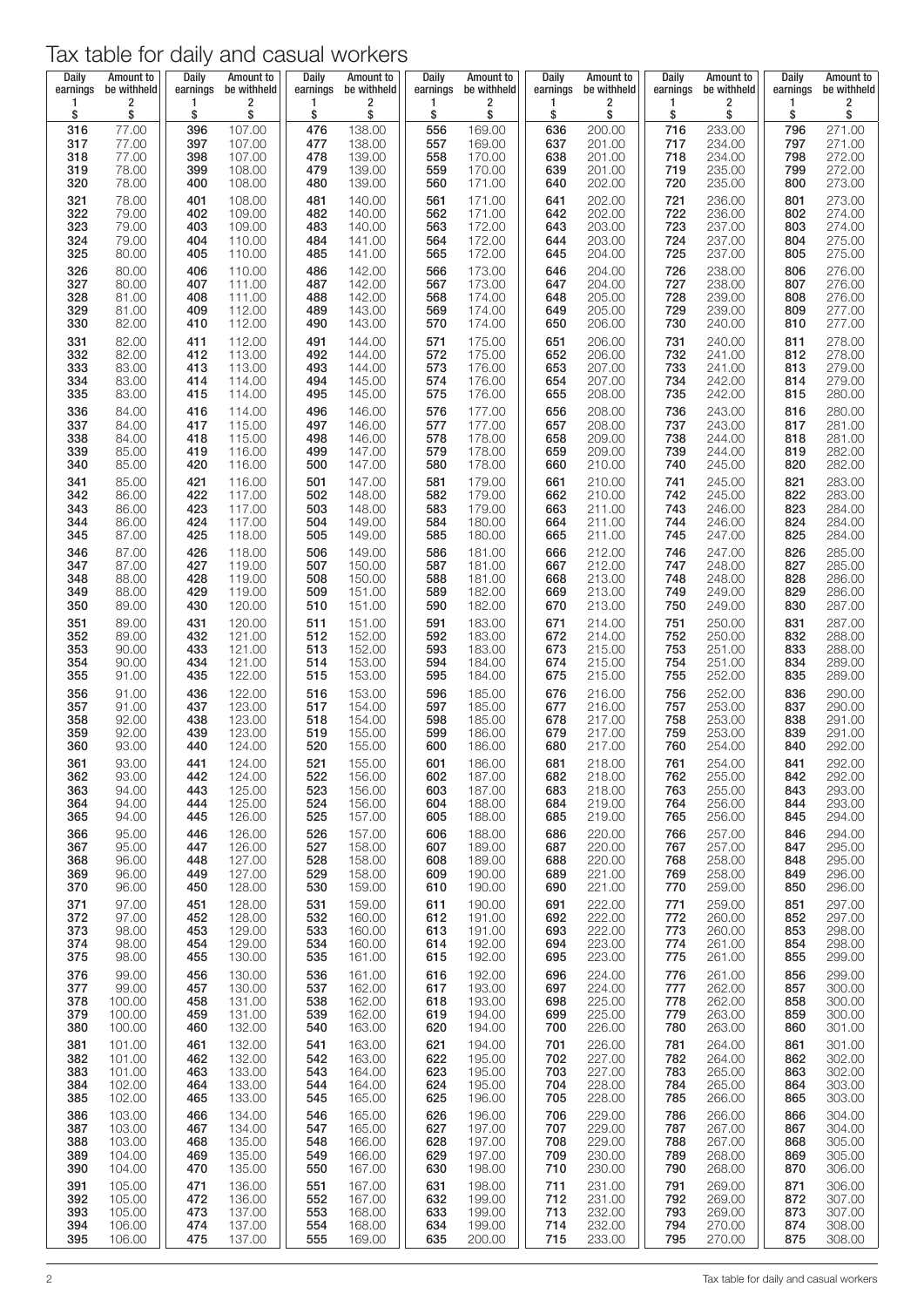| Daily    | Amount to   | Daily    | Amount to   | Daily    | Amount to   | Daily    | Amount to   | Daily    | <b>Amount to</b> | Daily    | <b>Amount to</b> | Daily    | <b>Amount to</b> |
|----------|-------------|----------|-------------|----------|-------------|----------|-------------|----------|------------------|----------|------------------|----------|------------------|
| earnings | be withheld | earnings | be withheld | earnings | be withheld | earnings | be withheld | earnings | be withheld      | earnings | be withheld      | earnings | be withheld      |
| 1        | 2           | 1        | 2           | 1        | 2           | 1        | 2           | 1        | 2                | 1        | 2                | 1        | 2                |
| \$       | \$          | \$       | \$          | \$       | \$          | \$       | \$          | \$       | \$               | \$       | \$               | \$       | \$               |
| 876      | 308.00      | 956      | 346.00      | 1036     | 384.00      | 1116     | 421.00      | 1196     | 459.00           | 1276     | 496.00           | 1356     | 534.00           |
| 877      | 309.00      | 957      | 347.00      | 1037     | 384.00      | 1117     | 422.00      | 1197     | 459.00           | 1277     | 497.00           | 1357     | 535.00           |
| 878      | 309.00      | 958      | 347.00      | 1038     | 385.00      | 1118     | 422.00      | 1198     | 460.00           | 1278     | 497.00           | 1358     | 535.00           |
| 879      | 310.00      | 959      | 347.00      | 1039     | 385.00      | 1119     | 423.00      | 1199     | 460.00           | 1279     | 498.00           | 1359     | 535.00           |
| 880      | 310.00      | 960      | 348.00      | 1040     | 386.00      | 1120     | 423.00      | 1200     | 461.00           | 1280     | 498.00           | 1360     | 536.00           |
| 881      | 311.00      | 961      | 348.00      | 1041     | 386.00      | 1121     | 424.00      | 1201     | 461.00           | 1281     | 499.00           | 1361     | 536.00           |
| 882      | 311.00      | 962      | 349.00      | 1042     | 386.00      | 1122     | 424.00      | 1202     | 462.00           | 1282     | 499.00           | 1362     | 537.00           |
| 883      | 312.00      | 963      | 349.00      | 1043     | 387.00      | 1123     | 425.00      | 1203     | 462.00           | 1283     | 500.00           | 1363     | 537.00           |
| 884      | 312.00      | 964      | 350.00      | 1044     | 387.00      | 1124     | 425.00      | 1204     | 463.00           | 1284     | 500.00           | 1364     | 538.00           |
| 885      | 313.00      | 965      | 350.00      | 1045     | 388.00      | 1125     | 425.00      | 1205     | 463.00           | 1285     | 501.00           | 1365     | 538.00           |
| 886      | 313.00      | 966      | 351.00      | 1046     | 388.00      | 1126     | 426.00      | 1206     | 464.00           | 1286     | 501.00           | 1366     | 539.00           |
| 887      | 314.00      | 967      | 351.00      | 1047     | 389.00      | 1127     | 426.00      | 1207     | 464.00           | 1287     | 502.00           | 1367     | 539.00           |
| 888      | 314.00      | 968      | 352.00      | 1048     | 389.00      | 1128     | 427.00      | 1208     | 464.00           | 1288     | 502.00           | 1368     | 540.00           |
| 889      | 315.00      | 969      | 352.00      | 1049     | 390.00      | 1129     | 427.00      | 1209     | 465.00           | 1289     | 503.00           | 1369     | 540.00           |
| 890      | 315.00      | 970      | 353.00      | 1050     | 390.00      | 1130     | 428.00      | 1210     | 465.00           | 1290     | 503.00           | 1370     | 541.00           |
| 891      | 316.00      | 971      | 353.00      | 1051     | 391.00      | 1131     | 428.00      | 1211     | 466.00           | 1291     | 504.00           | 1371     | 541.00           |
| 892      | 316.00      | 972      | 354.00      | 1052     | 391.00      | 1132     | 429.00      | 1212     | 466.00           | 1292     | 504.00           | 1372     | 542.00           |
| 893      | 316.00      | 973      | 354.00      | 1053     | 392.00      | 1133     | 429.00      | 1213     | 467.00           | 1293     | 504.00           | 1373     | 542.00           |
| 894      | 317.00      | 974      | 355.00      | 1054     | 392.00      | 1134     | 430.00      | 1214     | 467.00           | 1294     | 505.00           | 1374     | 543.00           |
| 895      | 317.00      | 975      | 355.00      | 1055     | 393.00      | 1135     | 430.00      | 1215     | 468.00           | 1295     | 505.00           | 1375     | 543.00           |
| 896      | 318.00      | 976      | 355.00      | 1056     | 393.00      | 1136     | 431.00      | 1216     | 468.00           | 1296     | 506.00           | 1376     | 543.00           |
| 897      | 318.00      | 977      | 356.00      | 1057     | 394.00      | 1137     | 431.00      | 1217     | 469.00           | 1297     | 506.00           | 1377     | 544.00           |
| 898      | 319.00      | 978      | 356.00      | 1058     | 394.00      | 1138     | 432.00      | 1218     | 469.00           | 1298     | 507.00           | 1378     | 544.00           |
| 899      | 319.00      | 979      | 357.00      | 1059     | 394.00      | 1139     | 432.00      | 1219     | 470.00           | 1299     | 507.00           | 1379     | 545.00           |
| 900      | 320.00      | 980      | 357.00      | 1060     | 395.00      | 1140     | 433.00      | 1220     | 470.00           | 1300     | 508.00           | 1380     | 545.00           |
| 901      | 320.00      | 981      | 358.00      | 1061     | 395.00      | 1141     | 433.00      | 1221     | 471.00           | 1301     | 508.00           | 1381     | 546.00           |
| 902      | 321.00      | 982      | 358.00      | 1062     | 396.00      | 1142     | 433.00      | 1222     | 471.00           | 1302     | 509.00           | 1382     | 546.00           |
| 903      | 321.00      | 983      | 359.00      | 1063     | 396.00      | 1143     | 434.00      | 1223     | 472.00           | 1303     | 509.00           | 1383     | 547.00           |
| 904      | 322.00      | 984      | 359.00      | 1064     | 397.00      | 1144     | 434.00      | 1224     | 472.00           | 1304     | 510.00           | 1384     | 547.00           |
| 905      | 322.00      | 985      | 360.00      | 1065     | 397.00      | 1145     | 435.00      | 1225     | 472.00           | 1305     | 510.00           | 1385     | 548.00           |
| 906      | 323.00      | 986      | 360.00      | 1066     | 398.00      | 1146     | 435.00      | 1226     | 473.00           | 1306     | 511.00           | 1386     | 548.00           |
| 907      | 323.00      | 987      | 361.00      | 1067     | 398.00      | 1147     | 436.00      | 1227     | 473.00           | 1307     | 511.00           | 1387     | 549.00           |
| 908      | 323.00      | 988      | 361.00      | 1068     | 399.00      | 1148     | 436.00      | 1228     | 474.00           | 1308     | 511.00           | 1388     | 549.00           |
| 909      | 324.00      | 989      | 362.00      | 1069     | 399.00      | 1149     | 437.00      | 1229     | 474.00           | 1309     | 512.00           | 1389     | 550.00           |
| 910      | 324.00      | 990      | 362.00      | 1070     | 400.00      | 1150     | 437.00      | 1230     | 475.00           | 1310     | 512.00           | 1390     | 550.00           |
| 911      | 325.00      | 991      | 363.00      | 1071     | 400.00      | 1151     | 438.00      | 1231     | 475.00           | 1311     | 513.00           | 1391     | 551.00           |
| 912      | 325.00      | 992      | 363.00      | 1072     | 401.00      | 1152     | 438.00      | 1232     | 476.00           | 1312     | 513.00           | 1392     | 551.00           |
| 913      | 326.00      | 993      | 363.00      | 1073     | 401.00      | 1153     | 439.00      | 1233     | 476.00           | 1313     | 514.00           | 1393     | 551.00           |
| 914      | 326.00      | 994      | 364.00      | 1074     | 402.00      | 1154     | 439.00      | 1234     | 477.00           | 1314     | 514.00           | 1394     | 552.00           |
| 915      | 327.00      | 995      | 364.00      | 1075     | 402.00      | 1155     | 440.00      | 1235     | 477.00           | 1315     | 515.00           | 1395     | 552.00           |
| 916      | 327.00      | 996      | 365.00      | 1076     | 402.00      | 1156     | 440.00      | 1236     | 478.00           | 1316     | 515.00           | 1396     | 553.00           |
| 917      | 328.00      | 997      | 365.00      | 1077     | 403.00      | 1157     | 441.00      | 1237     | 478.00           | 1317     | 516.00           | 1397     | 553.00           |
| 918      | 328.00      | 998      | 366.00      | 1078     | 403.00      | 1158     | 441.00      | 1238     | 479.00           | 1318     | 516.00           | 1398     | 554.00           |
| 919      | 329.00      | 999      | 366.00      | 1079     | 404.00      | 1159     | 441.00      | 1239     | 479.00           | 1319     | 517.00           | 1399     | 554.00           |
| 920      | 329.00      | 1000     | 367.00      | 1080     | 404.00      | 1160     | 442.00      | 1240     | 480.00           | 1320     | 517.00           | 1400     | 555.00           |
| 921      | 330.00      | 1001     | 367.00      | 1081     | 405.00      | 1161     | 442.00      | 1241     | 480.00           | 1321     | 518.00           | 1401     | 555.00           |
| 922      | 330.00      | 1002     | 368.00      | 1082     | 405.00      | 1162     | 443.00      | 1242     | 480.00           | 1322     | 518.00           | 1402     | 556.00           |
| 923      | 331.00      | 1003     | 368.00      | 1083     | 406.00      | 1163     | 443.00      | 1243     | 481.00           | 1323     | 519.00           | 1403     | 556.00           |
| 924      | 331.00      | 1004     | 369.00      | 1084     | 406.00      | 1164     | 444.00      | 1244     | 481.00           | 1324     | 519.00           | 1404     | 557.00           |
| 925      | 331.00      | 1005     | 369.00      | 1085     | 407.00      | 1165     | 444.00      | 1245     | 482.00           | 1325     | 519.00           | 1405     | 557.00           |
| 926      | 332.00      | 1006     | 370.00      | 1086     | 407.00      | 1166     | 445.00      | 1246     | 482.00           | 1326     | 520.00           | 1406     | 558.00           |
| 927      | 332.00      | 1007     | 370.00      | 1087     | 408.00      | 1167     | 445.00      | 1247     | 483.00           | 1327     | 520.00           | 1407     | 558.00           |
| 928      | 333.00      | 1008     | 370.00      | 1088     | 408.00      | 1168     | 446.00      | 1248     | 483.00           | 1328     | 521.00           | 1408     | 558.00           |
| 929      | 333.00      | 1009     | 371.00      | 1089     | 409.00      | 1169     | 446.00      | 1249     | 484.00           | 1329     | 521.00           | 1409     | 559.00           |
| 930      | 334.00      | 1010     | 371.00      | 1090     | 409.00      | 1170     | 447.00      | 1250     | 484.00           | 1330     | 522.00           | 1410     | 559.00           |
| 931      | 334.00      | 1011     | 372.00      | 1091     | 410.00      | 1171     | 447.00      | 1251     | 485.00           | 1331     | 522.00           | 1411     | 560.00           |
| 932      | 335.00      | 1012     | 372.00      | 1092     | 410.00      | 1172     | 448.00      | 1252     | 485.00           | 1332     | 523.00           | 1412     | 560.00           |
| 933      | 335.00      | 1013     | 373.00      | 1093     | 410.00      | 1173     | 448.00      | 1253     | 486.00           | 1333     | 523.00           | 1413     | 561.00           |
| 934      | 336.00      | 1014     | 373.00      | 1094     | 411.00      | 1174     | 449.00      | 1254     | 486.00           | 1334     | 524.00           | 1414     | 561.00           |
| 935      | 336.00      | 1015     | 374.00      | 1095     | 411.00      | 1175     | 449.00      | 1255     | 487.00           | 1335     | 524.00           | 1415     | 562.00           |
| 936      | 337.00      | 1016     | 374.00      | 1096     | 412.00      | 1176     | 449.00      | 1256     | 487.00           | 1336     | 525.00           | 1416     | 562.00           |
| 937      | 337.00      | 1017     | 375.00      | 1097     | 412.00      | 1177     | 450.00      | 1257     | 488.00           | 1337     | 525.00           | 1417     | 563.00           |
| 938      | 338.00      | 1018     | 375.00      | 1098     | 413.00      | 1178     | 450.00      | 1258     | 488.00           | 1338     | 526.00           | 1418     | 563.00           |
| 939      | 338.00      | 1019     | 376.00      | 1099     | 413.00      | 1179     | 451.00      | 1259     | 488.00           | 1339     | 526.00           | 1419     | 564.00           |
| 940      | 339.00      | 1020     | 376.00      | 1100     | 414.00      | 1180     | 451.00      | 1260     | 489.00           | 1340     | 527.00           | 1420     | 564.00           |
| 941      | 339.00      | 1021     | 377.00      | 1101     | 414.00      | 1181     | 452.00      | 1261     | 489.00           | 1341     | 527.00           | 1421     | 565.00           |
| 942      | 339.00      | 1022     | 377.00      | 1102     | 415.00      | 1182     | 452.00      | 1262     | 490.00           | 1342     | 527.00           | 1422     | 565.00           |
| 943      | 340.00      | 1023     | 378.00      | 1103     | 415.00      | 1183     | 453.00      | 1263     | 490.00           | 1343     | 528.00           | 1423     | 566.00           |
| 944      | 340.00      | 1024     | 378.00      | 1104     | 416.00      | 1184     | 453.00      | 1264     | 491.00           | 1344     | 528.00           | 1424     | 566.00           |
| 945      | 341.00      | 1025     | 378.00      | 1105     | 416.00      | 1185     | 454.00      | 1265     | 491.00           | 1345     | 529.00           | 1425     | 566.00           |
| 946      | 341.00      | 1026     | 379.00      | 1106     | 417.00      | 1186     | 454.00      | 1266     | 492.00           | 1346     | 529.00           | 1426     | 567.00           |
| 947      | 342.00      | 1027     | 379.00      | 1107     | 417.00      | 1187     | 455.00      | 1267     | 492.00           | 1347     | 530.00           | 1427     | 567.00           |
| 948      | 342.00      | 1028     | 380.00      | 1108     | 417.00      | 1188     | 455.00      | 1268     | 493.00           | 1348     | 530.00           | 1428     | 568.00           |
| 949      | 343.00      | 1029     | 380.00      | 1109     | 418.00      | 1189     | 456.00      | 1269     | 493.00           | 1349     | 531.00           | 1429     | 568.00           |
| 950      | 343.00      | 1030     | 381.00      | 1110     | 418.00      | 1190     | 456.00      | 1270     | 494.00           | 1350     | 531.00           | 1430     | 569.00           |
| 951      | 344.00      | 1031     | 381.00      | 1111     | 419.00      | 1191     | 457.00      | 1271     | 494.00           | 1351     | 532.00           | 1431     | 569.00           |
| 952      | 344.00      | 1032     | 382.00      | 1112     | 419.00      | 1192     | 457.00      | 1272     | 495.00           | 1352     | 532.00           | 1432     | 570.00           |
| 953      | 345.00      | 1033     | 382.00      | 1113     | 420.00      | 1193     | 457.00      | 1273     | 495.00           | 1353     | 533.00           | 1433     | 570.00           |
| 954      | 345.00      | 1034     | 383.00      | 1114     | 420.00      | 1194     | 458.00      | 1274     | 496.00           | 1354     | 533.00           | 1434     | 571.00           |
| 955      | 346.00      | 1035     | 383.00      | 1115     | 421.00      | 1195     | 458.00      | 1275     | 496.00           | 1355     | 534.00           | 1435     | 571.00           |